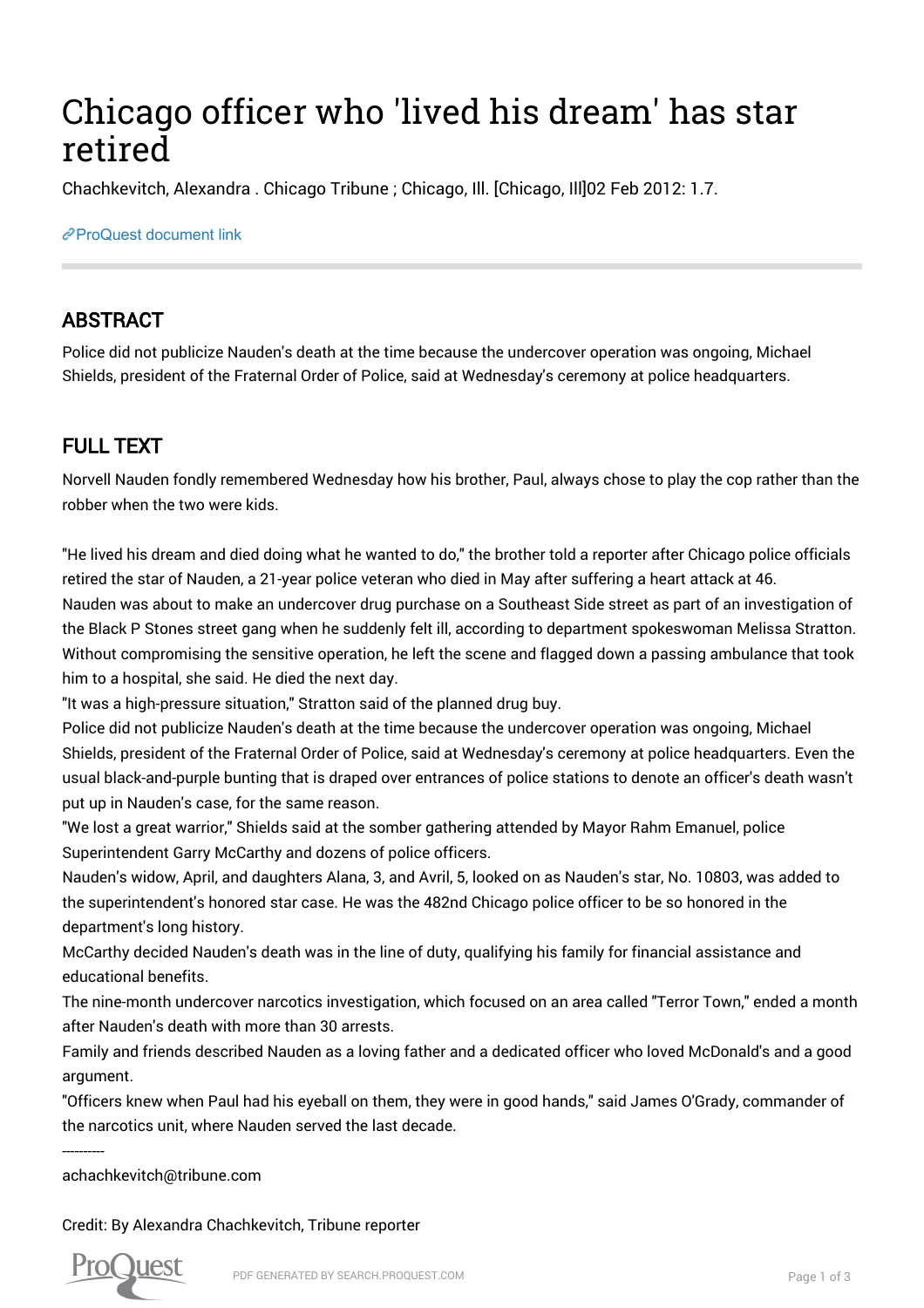#### Illustration

Caption: Photo: April Nauden kisses her hand Wednesday before touching the badge of her late husband, Paul. He was the 482nd Chicago police officer to have his badge added to the case. ALEX GARCIA/TRIBUNE PHOTO Photo: Paul Nauden

## DETAILS

| Subject:                       | Heart attacks; Awards &honors Rites &ceremonies Law enforcement                                           |
|--------------------------------|-----------------------------------------------------------------------------------------------------------|
| People:                        | Nauden, Norvell                                                                                           |
| Company / organization:        | Name: Police Department-Chicago IL; NAICS: 922120                                                         |
| <b>Publication title:</b>      | Chicago Tribune; Chicago, Ill.                                                                            |
| Pages:                         | 1.7                                                                                                       |
| <b>Publication year:</b>       | 2012                                                                                                      |
| <b>Publication date:</b>       | Feb 2, 2012                                                                                               |
| Section:                       | <b>News</b>                                                                                               |
| Publisher:                     | Tribune Interactive, LLC                                                                                  |
| Place of publication:          | Chicago, Ill.                                                                                             |
| <b>Country of publication:</b> | United States, Chicago, Ill.                                                                              |
| <b>Publication subject:</b>    | <b>General Interest Periodicals--United States</b>                                                        |
| ISSN:                          | 10856706                                                                                                  |
| Source type:                   | Newspapers                                                                                                |
| Language of publication:       | English                                                                                                   |
| Document type:                 | News                                                                                                      |
| ProQuest document ID:          | 919209587                                                                                                 |
| <b>Document URL:</b>           | http://gatekeeper.chipublib.org/login?url=https://search.proquest.com/docview/919<br>209587?accountid=303 |
| Copyright:                     | (Copyright 2012 by the Chicago Tribune)                                                                   |
| Last updated:                  | 2017-11-19                                                                                                |
| Database:                      | Chicago Tribune                                                                                           |